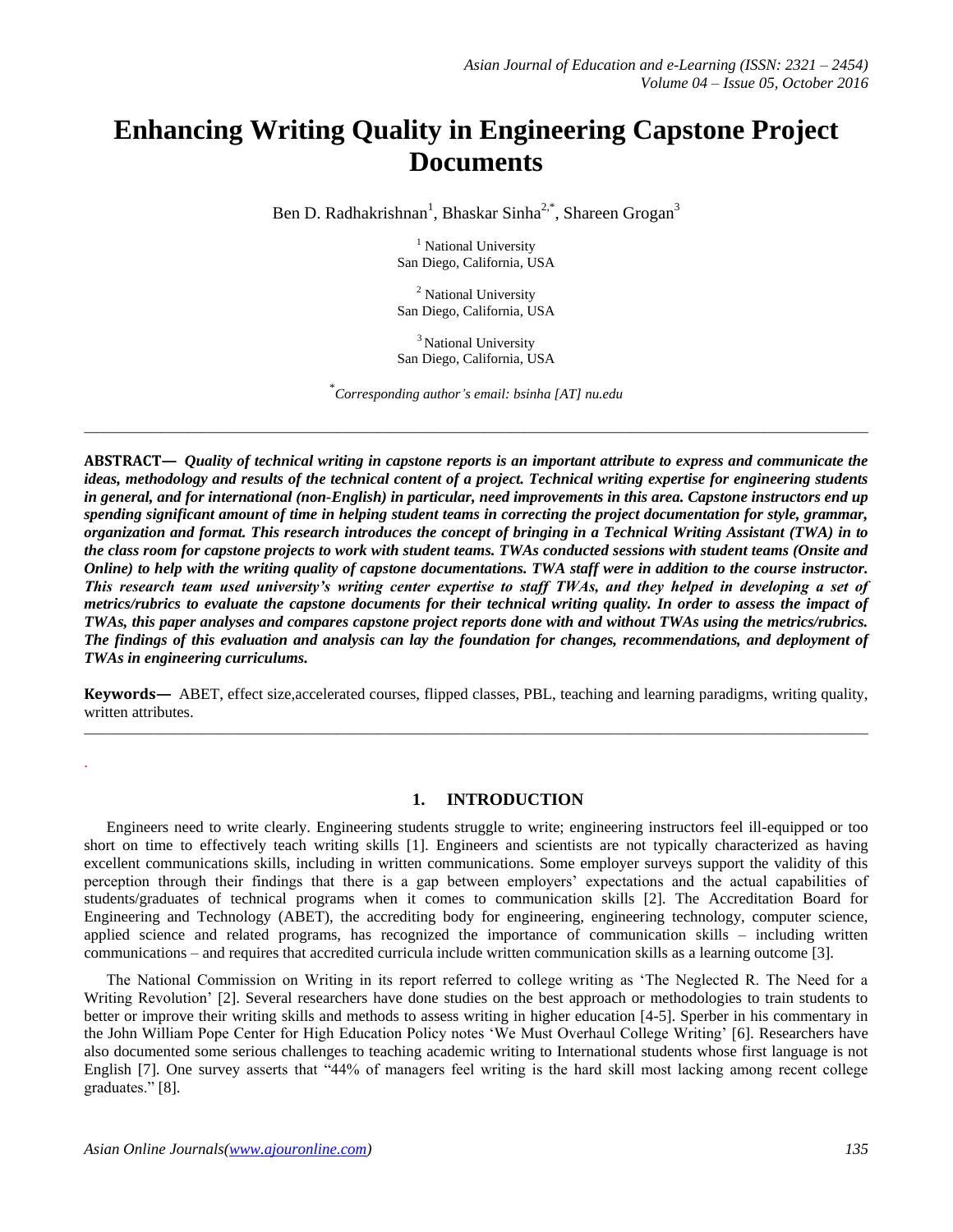Engineering students are heavily trained for detailed analysis of problems and to come up with analytical solutions, but more training is needed for engineers to learn to skillfully write about their work and communicate effectively to both engineering and non-engineering audience [9]. These findings along with the authors' own experiences in teaching, reviewing and assessing capstone project documents (graduate and undergraduate) set the stage for this research with the objective of raising the writing quality of the engineering capstone project documents – the final output of student teams in an engineering program. Use of Teaching Assistants (TA) in higher education to help an instructor with lab classes, grading, and sometimes tutoring - is not uncommon in many major universities in the US and in other higher educational institutions around the world. Other initiatives include "Writing Fellows" programs, where student fellows work with course instructors to assist students with their writing projects. As part of"Writing Across the Curriculum" programs or writing centers, "Writing Fellows' programs underscore the need to train students recognize the context, purpose, and audience of each writing situation.This research using TWAs differs from those relying on student fellows in that experienced, profession writing tutors are connected with specific engineering courses where they work with the professors and students on capstone project course writing assignments.

The theoretical underpinnings of this work come from:

- 1. Writing center theory that asserts the effectiveness of one-on-one conversations about current writing projects.
- 2. Genre Theory that "stresses the situated nature of all writing, along with the reality that each piece of writing is tailored to a specific audience and has a specific purpose." [10].
- 3. The "Writing Across the Curriculum" movement that asserts that the responsibility of teaching of writing does not reside solely with the teachers of a few writing courses.

The approach taken here for engineering capstone project course(s) was to hire an experienced writing tutor from the universities" Writing Center as a Technical Writing Assistant (TWA) to work closely with the student teams and help the student teams with the writing of the capstone project documents. The TWA offered content-specific writing tutoring to help the student teams during the entire course duration. Working closely to set up the methodology and rubrics focusing on the writing quality of the document, the instructor focused on the project course instruction and the technical contents of the project and the TWA focused on the writing quality of the project documents. This combination provides for enhancing the project content quality and improving the written quality of the project documents.

This research was conducted in the School of Engineering and Computing (SOEC) at a university that was established in 2002, and has attracted a current student body of over 1100 in this school, whose profile generally mirrors that of the University itself. This university is the second largest private non-profit university in California, has over 22,000 mainly nontraditional students: students with average age over 30 and heavily weighted with students from traditionally underrepresented groups, including women and minorities. Over 75% of the students are working on master's degrees; in SOEC the number is around 50%. Most students, whether at the undergraduate or graduate level, are reentering an academic environment after having been out in the "working world" for some time. It is not uncommon for these students to be a bit "rusty" in their writing skills. In addition to these typical non-traditional students, SOEC has recently experienced a significant influx of international students. Most of these international students, primarily from India and China, enter the master"s programs after just recently completing undergraduate degrees in their home countries. Many of these international students also need to improve their writing skills. The ability to effectively communicate in writing is included as one of university"sInstitutional Learning Outcomes (ILOs), making it an objective for all students in all programs at the university. In addition, every program in SOEC includes written communication ability as a specific Program Learning Outcome (PLO). While writing assignments are not uncommon in many SOEC courses, teaching writing has been mainly confined to specific general education and technical writing courses at the university or elsewhere.

## **2. RESEARCH DESCRIPTION**

Capstone projects supports an additional pedagogical importance for engineers by preparing them to become more professional in the work place in the way of written communication. The written material for project proposal (and other documents) needs to address the concerns and questions of the potential audience [11]. For effective engineering project reports, both structure and written quality comprehension of the content are important to answer questions about assumptions, process, implementation, verification of the expected results along with risks.

From a project document structure perspective, in a survey the following overall quality attributes were identified as key to the quality of the output [12]: addresses the objectives, uses an appropriate and logical structure, is consistent in style and application of formatting, presents findings in a clear and succinct manner, using plain English, provides relevant context around statistical findings, focuses on findings that are of statistical and practical significance, is free of errors, meets the brief, uses tables, graphs and text appropriately and incorporates client feedback where appropriate.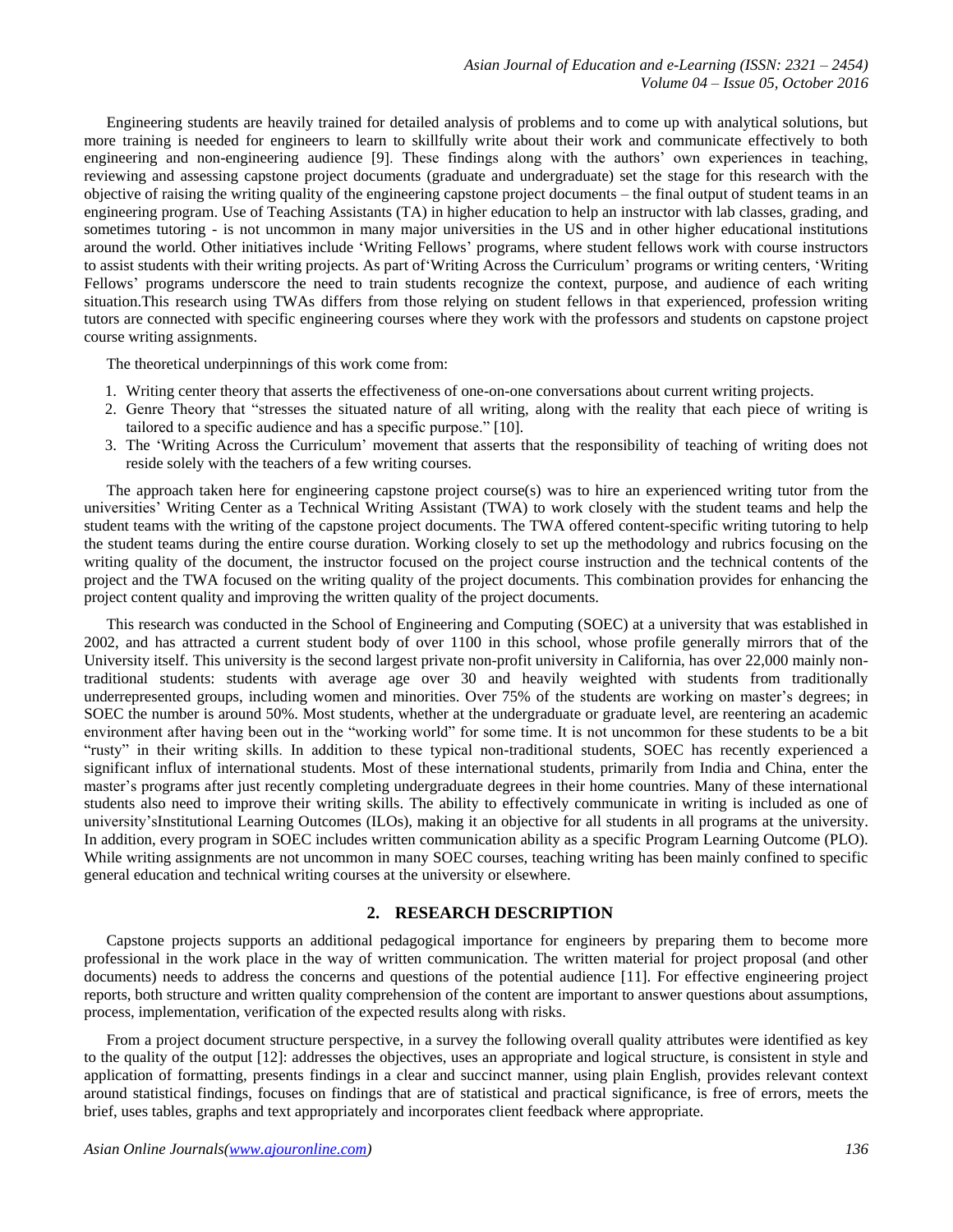The goal for the study is achieve the above with the help of TWA. The objectives of this research are threefold:

- To implement a process that ensures TWA's role to help student teams to enhance the written quality of the capstone project documents to be higher than similar prior project capstone documents.
- Process to be flexible so it can be applied to both online and onsite (live class) capstone courses.
- Apply both qualitative and quantitative analysis to measure the final writing quality. This paper presents the findings and recommendations of this research.

## **3. RESEARCH METHODOLOGY**

The pilot project for this research was introduced to two graduate level capstone courses (one online and one onsite) and one undergraduate level (onsite) in the SOEC.Student-team members were responsible to the write the project document – TWA reviewed, gives feedback on the areas to improve, how to improve and why; TWA were not be responsible to write the project document.

## **3.1 Three Phase Methodology**

The following three phase methodology was implemented for this pilot to have TWA tutor student-teams, namely Initiation, Execution and Analysis. This is shown in Figure 1. Each phase is further discussed below.



Figure 1: A 3-Phase Methodology for the TWA Pilot

Although the university has a writing center to help individual students or student teams, the focus and objective here are different. In order to achieve the objectives stated earlier, the TWA needs to be an active participant in the class interacting with the student-teams and in helping to develop the quality metrics/rubrics to measure the writing quality. The student-teams need to understand clearly the role of the TWA and that the first and foremost reason for the TWA is to help and raise the program capstone project document"s writing quality. This allows more time for the instructor to concentrate on the project"s technical content quality.

#### **3.2 Initiation – Phase 1**

The first step in the initiation process was to hire the right TWA with experience in reviewing and editing technical writing, in addition to tutoring experience. It was decided to partner with University"s writing center and to tap some experienced writing tutors. Several such tutors were interviewed by instructors and two were selected. The entire process needed to be a collaborative process between the instructor and the TWAs to adapt to online and onsite teaching. The full process is shown in Figure 2.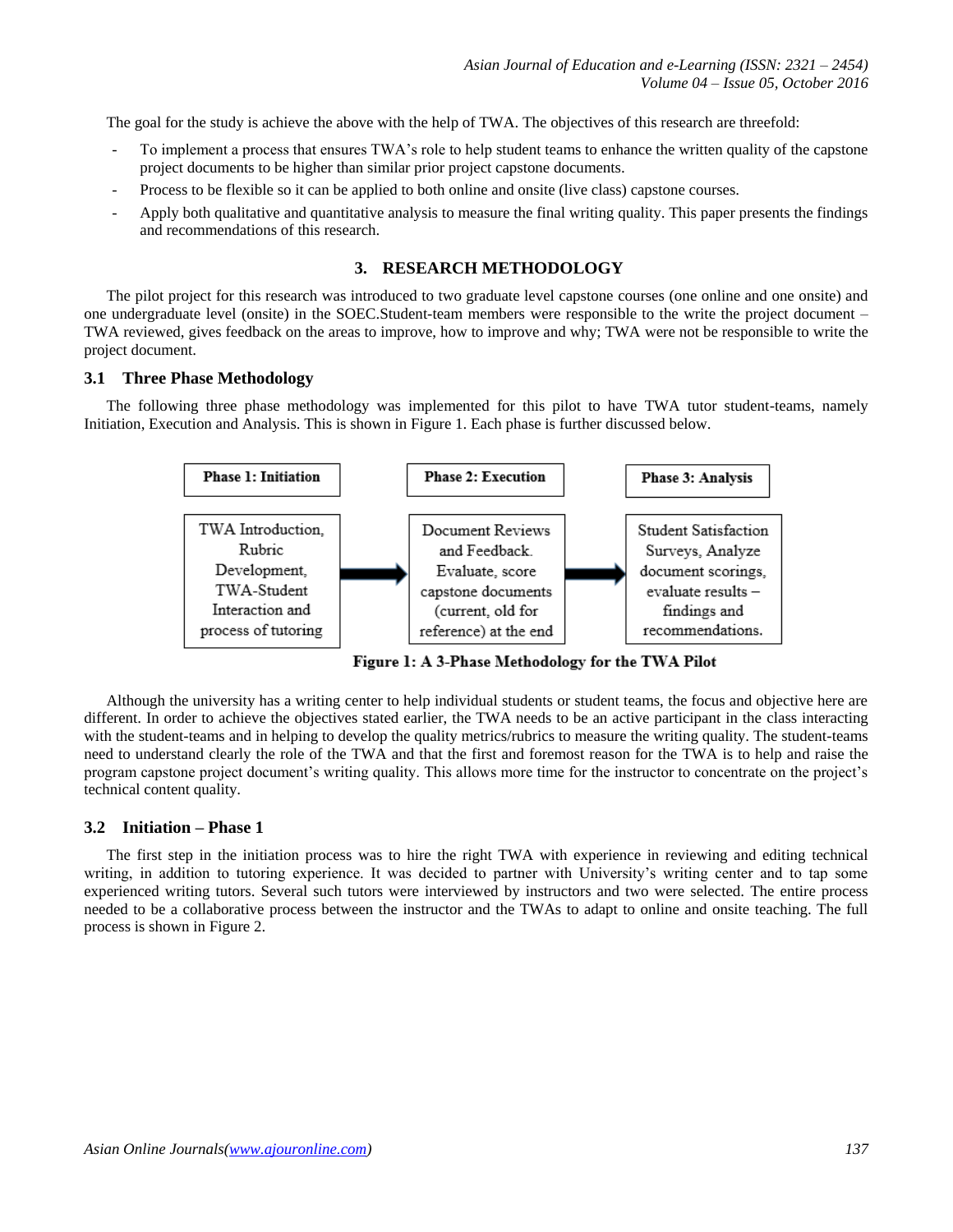*Asian Journal of Education and e-Learning (ISSN: 2321 – 2454) Volume 04 – Issue 05, October 2016*



**Figure 2 – Phase 1 Initiation Process Diagaram**

Two important tasks of this initiation process was to develop the rubrics to evalauate/score the final capstone project doucments, and the details of interaction between the student-teams and TWA. TWAs helped develop the first draft of the rubrics which were reviewed by the instructors and approved. TWAs were introduced to the students in the first class of the capstone project course.

The writing qulaity rubrics included these key attributes, namely: Comprehension, Organization, Gammar & Vocaublary, adherance to APA style and formatting, Citations and References. Each attribute was scored and graded as exceeding (Honors), meeting the expectations (Satisfactory) or not meeting the expectations (Unsatisfactory).

From an interaction perspective, TWAs met once a week with the student-teams in class for onsite students. For online students, blackboard was used astheLearning Management System (LMS), and the TWA met with the student-teams once a week in a separate online session. TWA proposed a project doucment template to suit the program specific capstone project. Student-teams were set to communicate directly with TWA on all document writing related matters. Student-teams submitted their draft documents to the TWA for review and feedback.

## **3.3 Execution – Phase 2**

In the execution phase the focus was on the iterative document review and feedback by the TWA to the student-teams, leading up to the final version submission at the end of the course. For each draft submitted by the student-teams, the instructor reviewed for the content and the TWA reviewed for the writing quality on the categories laid out in the rubrics. Details on the execution process is shown in Figure 3.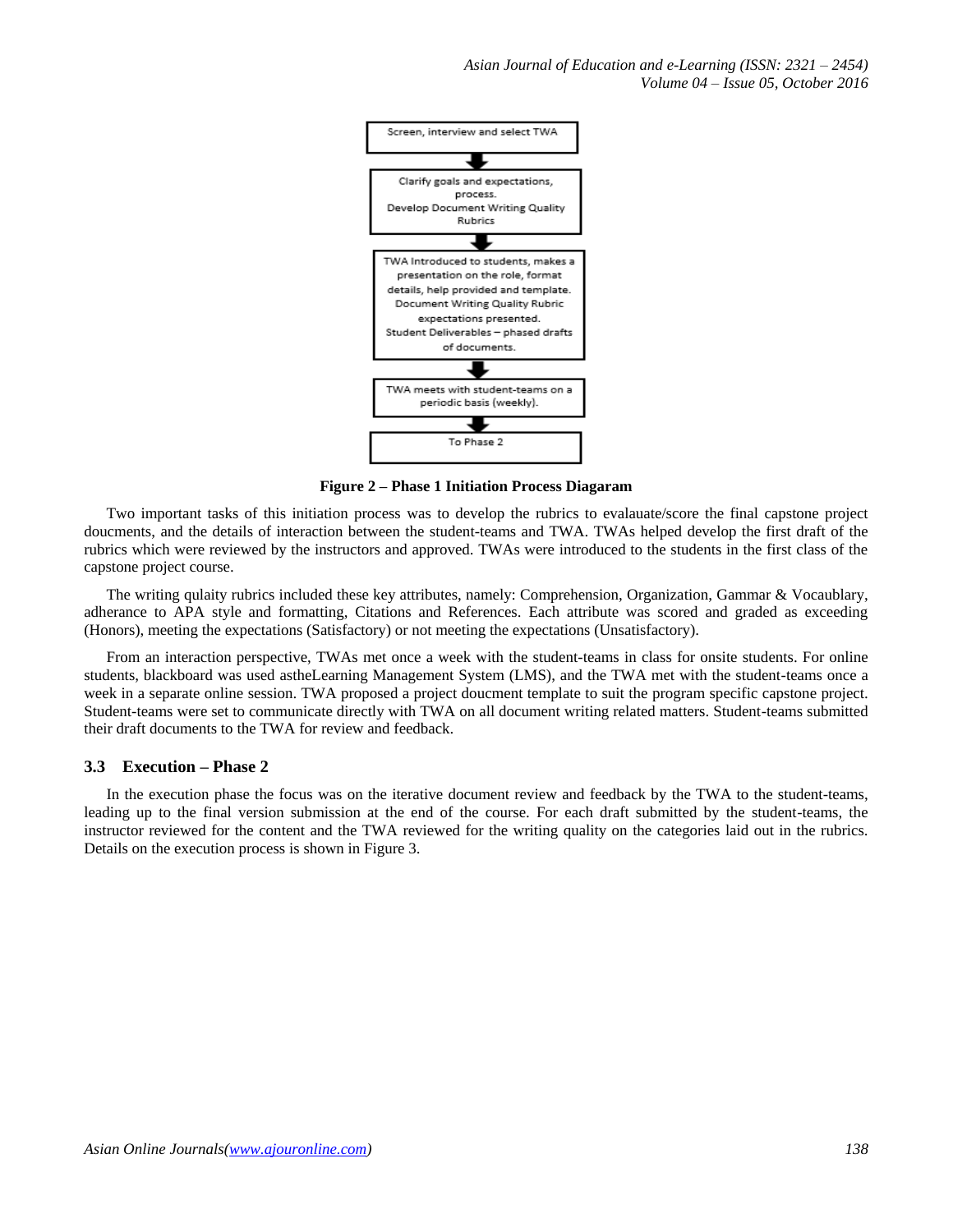

**Figure 3 – Phase 2 Execution Process Diagram**

The TWA completed two major tasks at the end of this execution phase. First one is the evaluation and scoring of each student-team"s final document for writing quality per the rubrics. Points were assigned to each course grade for each of the writing quality attributes. Secondly, in order to have a reference, TWA also scored several similar previous capstone project documents using the same rubrics. Results were entered in a spreadsheet and delivered to the instructor.

# **3.4 Analysis – Phase 3**

In the analysis phase, both qualitative and quantitative analysis of the processes and the outcome were evaluated. The process is shown in Figure 4.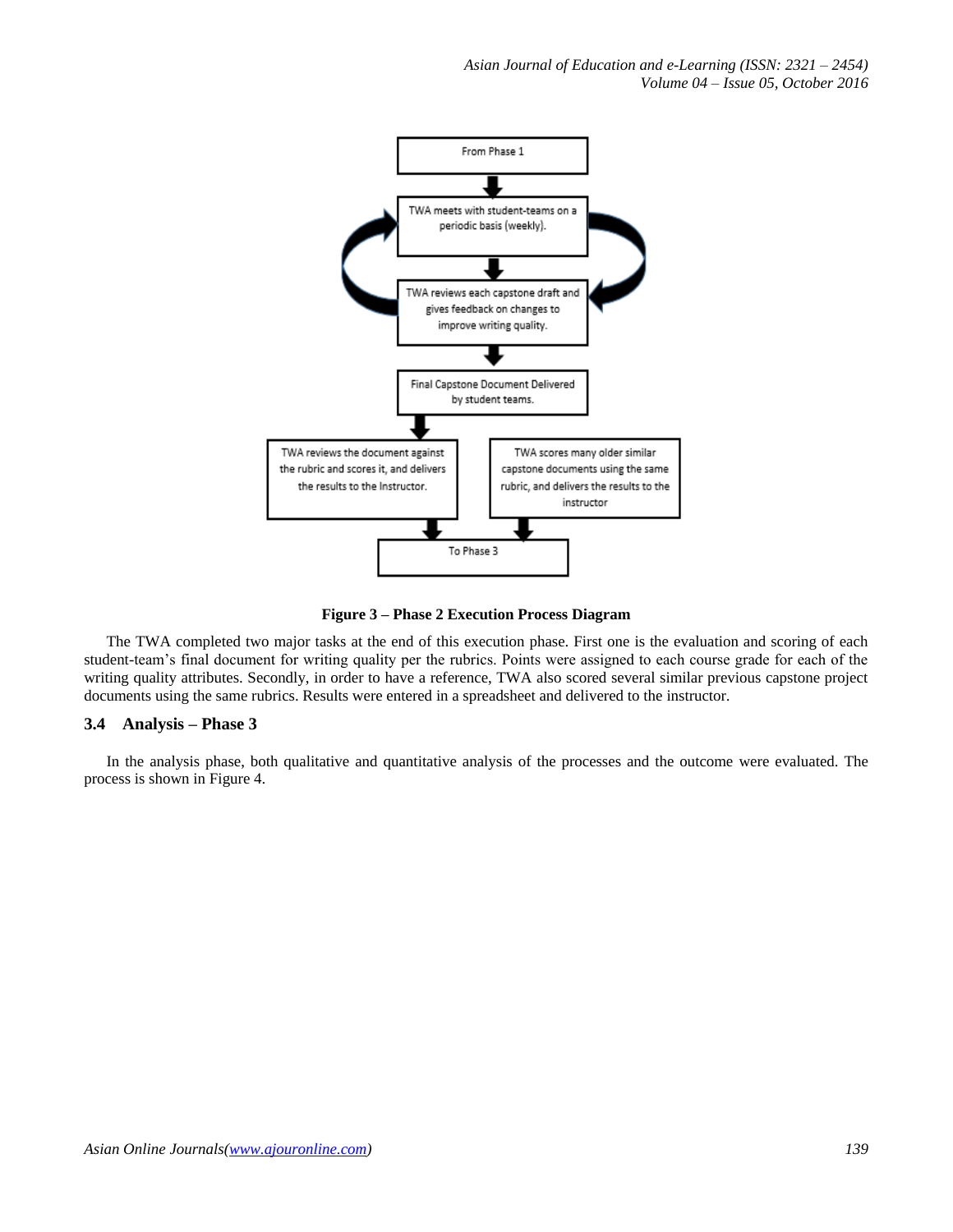*Asian Journal of Education and e-Learning (ISSN: 2321 – 2454) Volume 04 – Issue 05, October 2016*



**Figure 4 – Phase 3 Analysis Process Diagram**

For qualitative analysis, a student survey was conducted about the process, student-TWA interactions and students' recommendations on the future introduction of TWAs to improve document writing quality in capstone project courses. The survey questionsare in Figure 5.

The capstone project document score averages for the classes with TWA intervention were calculated and compared against the scores of similar previous documents (without TWA intervention) to quantitatively assess the improvement in writing quality. Further, the concept of Effect Size, also known as Cohen's d (Standard Mean Difference) – which statistically measures the impact size due to the intervention was calculated using standard deviations [13-14]. These details are further discussed with charts in the next Data Analysis section.

#### **4. DATA ANALYSIS**

Data Analysis phase is perhaps the most significant part of thisresearch for evaluating the benefits of introducing TWAs with the specific goal of improving the writing quality of capstone project documents. The qualitative approach was getting feedback from students through an anonymous student satisfaction survey and evaluating their ratings and comments. Quantitative analysis was done with standard statistical tools including calculating "Effect Size" of the TWA intervention per *Cohen's d* (Standard Mean Deviation) [13].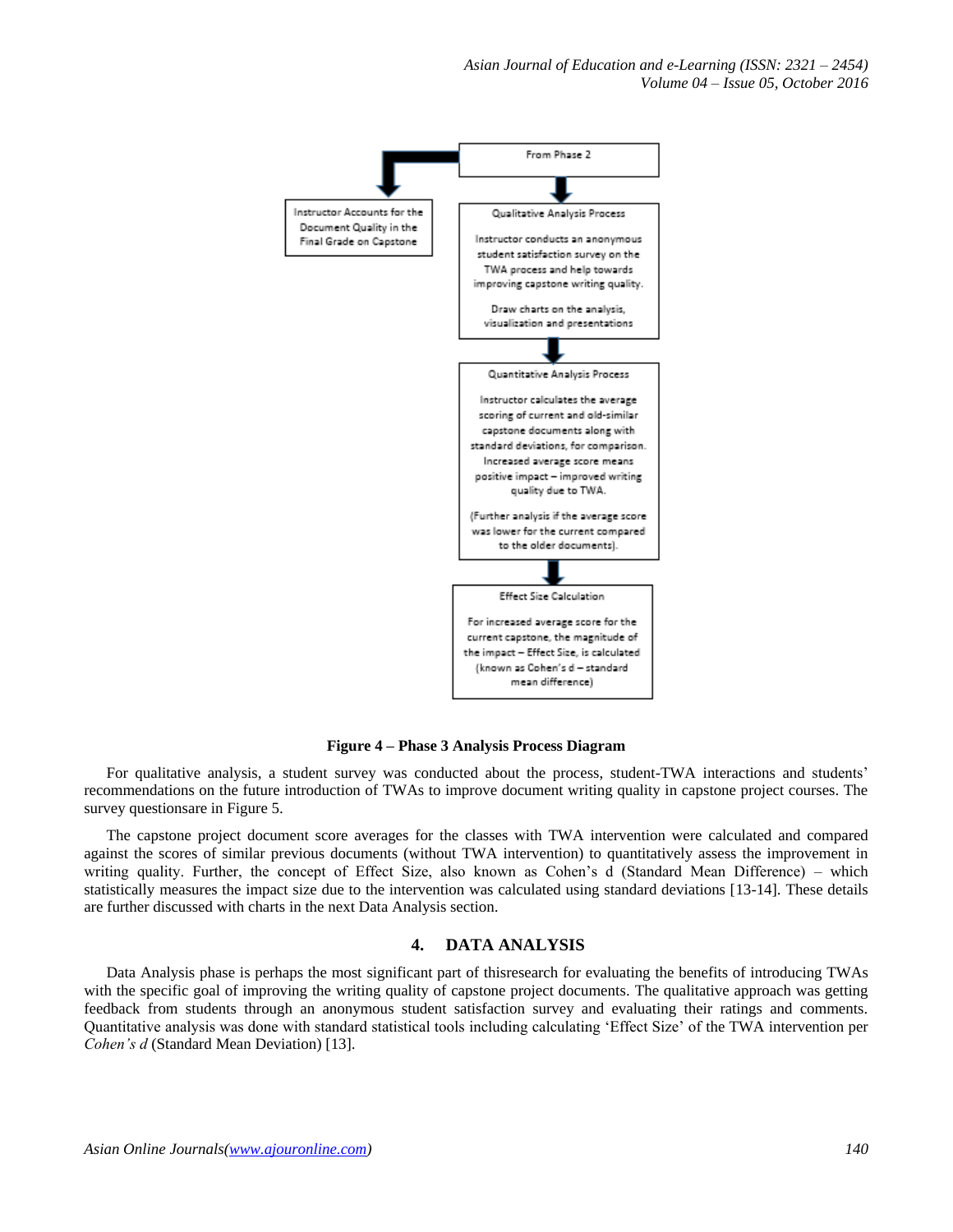# **4.1 Qualitative Analysis**

The student satisfaction anonymous survey was conducted on both the graduate courses and in one undergraduate. There were eight questions that were asked with a rating scale of 1 (low) to 5 (highest-best). The questions, as included in Figure 5, cover the introduction, interaction with and help from TWA, the process, and students" thoughts/recommendations for future capstone projects. Students also could write comments for every question.

Figure 5 shows the results of all students' responses (undergraduate and graduate) for the survey questions – a full sample of 50 student responses. The chart also shows the standard deviations for each of the questions.



**Figure 5 - TWA Student Satisfaction Survey Responses**

It is clear from the response ratings that the students were very satisfied with the introduction of TWA to help improve the writing quality – all averages were above 4.5 in a rating scale of 1 to 5 (highest rating). Overwhelming positive responses to note on the two items: TWA"s prompt responses (Q-4) and their recommendation of TWA and the process for other capstone projects (Q-8). The response averages were about the same for graduate and the undergraduate students.

The survey also collected open comments from the students.These were very positive and some areas to improve as well were noted in the written comments.

# **4.2 Quantitative Analysis of the Project Document Writing Quality**

The objective of this statistical quantitative analysis was to have a measure that demonstrates the improvement in the writing quality and to understand the impact on thestudents. Instructor and TWA jointly agreed on points to be assigned to the various writing quality assessment categories in the rubrics (added up to 100 points).

# **4.3 Project Document Scoring**

TWAs evaluated and scored each team"s final capstone project document output. For comparison and to help quantify the improvement in writing, TWAs also evaluated and scored several previous documents that were written without help (or intervention) from a TWA. Average scores and standard deviations were calculated – as shown in Table 1 below.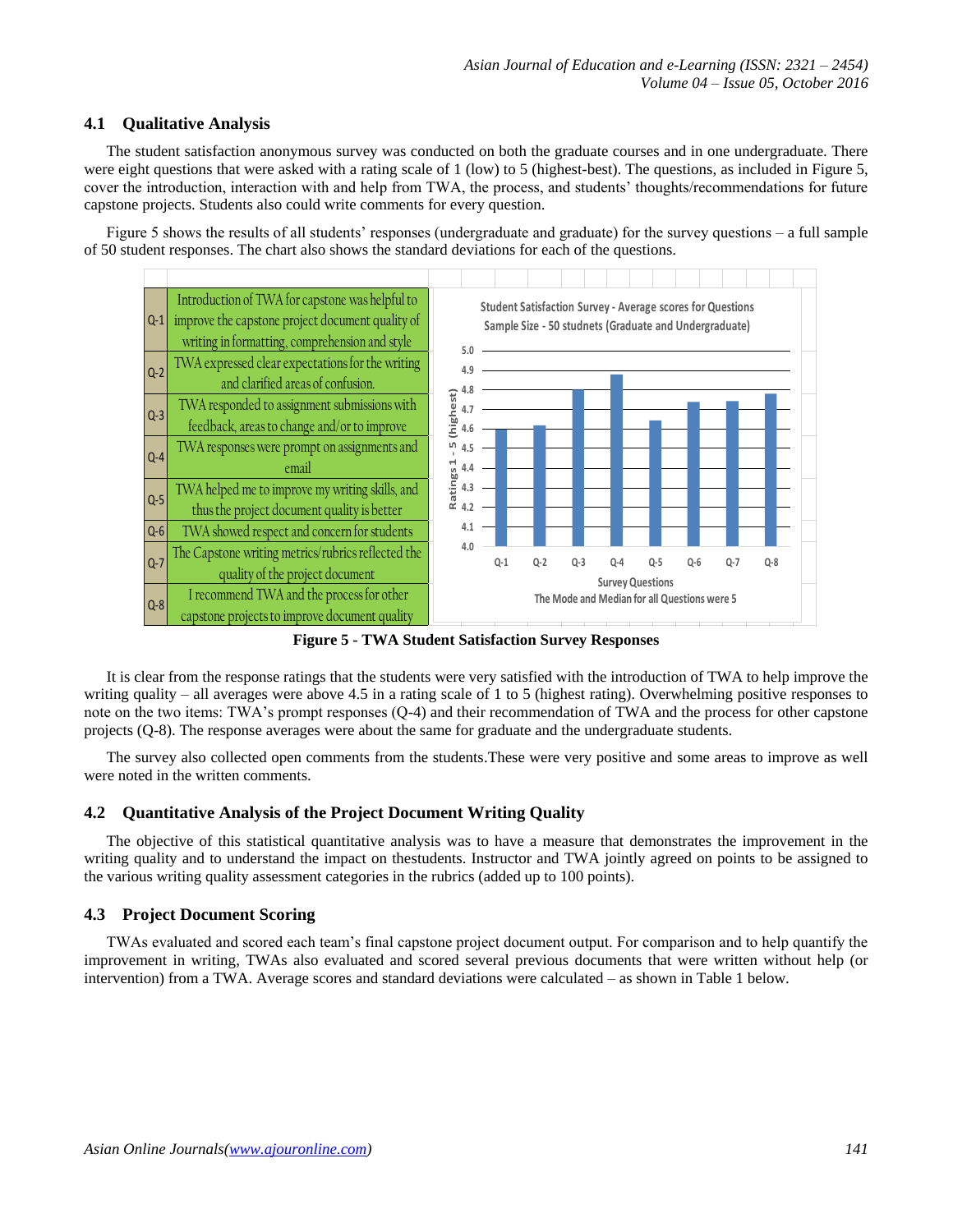|                        | Writing<br>Quality<br>Score | Std<br>Deviation | Number of Capstone Project<br><b>Documents</b> |
|------------------------|-----------------------------|------------------|------------------------------------------------|
| Assessment with TWA    | 83.4                        | 7.5              | Total of 17 Project Documents                  |
| Assessment without TWA | 77.8                        | 7.7              | <b>Total of 22 Project Documents</b>           |
| Increase in Score      | 5.7                         |                  | Reflects higher writing quality                |

#### **Table 1 Project Documents Assessment with and without TWA**

Table 1 also shows the number of project document samples involved in each assessment (with and without TWA). Overall there was a writing quality score increase of 5.7 among all the three courses under study, a 7.32% increase in the final scores.

## **4.4 Effect Size and Its Interpretation**

The magnitude or size of impact quantification, referred to Effect Size Cohen"s d (also sometimes referred to as Standard Mean deviation or Standard Mean Effect ) - is calculated as follows [13-15]:

 $d = (A1 - A2)/s$ ,

Where  $A1 = Average of assessment score with TWA (referred to as the Intervened)$ 

 $A2$  = Average of assessment score without TWA (referred to as the Control group)

s = pooled standard deviation of assessments of both groups.

In other words, the Effect Size is expressed in standard deviation units.

Calculating the Effect Size for the current analysis:

Effect Size  $= 0.75$ .

The meaning of Effect Size number - the standard interpretation offered by Cohen [13] as it relates to its real impact on the team members:

 $0.8 = \text{large } (8/10 \text{ of a standard deviation unit})$ 

 $0.5$  = moderate (1/2 of a standard deviation)

 $0.2$  = small (1/5 of a standard deviation)

With the calculated Effect Size shown above being at 0.75, the effect size is closer to being large - the intervened group's mean score increased closer to 8/10 of a standard unit.

Another statistical interpretation by Coe [15] for the Effect Size being between 0.7 and 0.8 (see Table 2) – giving percentage probabilities of higher (or lower) individual project document scoring between the two groups:

|     | Percentage of control group<br>Effect Size $\ $ who would be below average<br>person in experimental group | Probability that a document<br>score from experimental group<br>will be higher than document<br>score from control |
|-----|------------------------------------------------------------------------------------------------------------|--------------------------------------------------------------------------------------------------------------------|
| 0.7 | 76%                                                                                                        | 0.69                                                                                                               |
| 0.8 | 79%                                                                                                        | 0.71                                                                                                               |

## **Table 2 – Statistical Interpretation of the Effect Size for Impact** [15]

It is clear from Table 2 that the probability of a document score from the experimental group will be higher than document score from the control by about 70% at an Effect Size of 0.75.

Unlike the qualitative survey, there were differences in the project document score averages in the three courses in the study. The capstone courses had teams ranging from 2 to 9. Class with smaller number of teams had a higher average score than those with higher number of teams. A simple explanation could be that the TWA was able to spend more time with the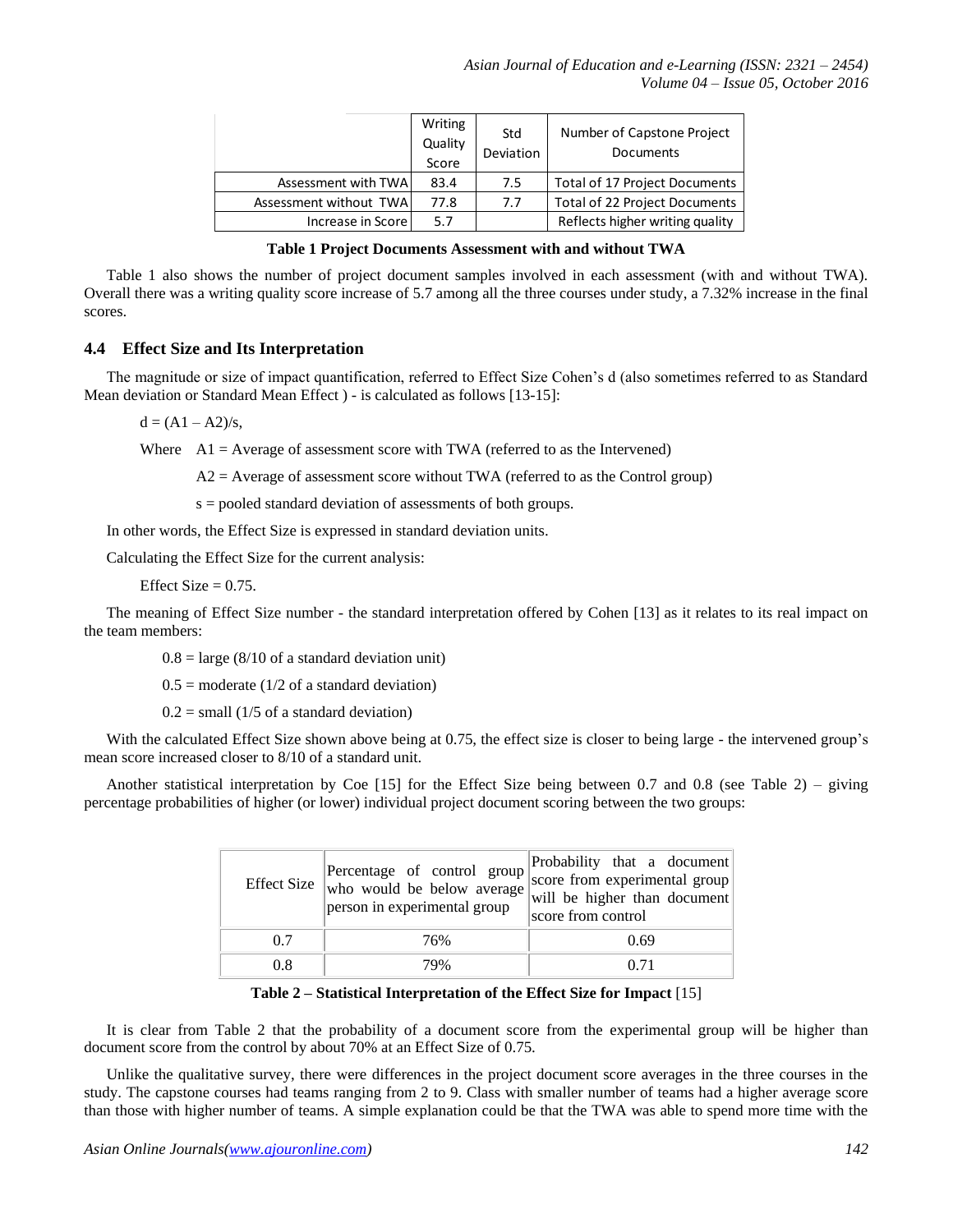student-teams with smaller number of teams. This was also confirmed with the TWAs – which leads to an interesting decision to make for the future courses as to the optimum number of teams to be in a capstone class.

#### **5. CONCLUSIONS**

In order to assess the impact of TWAs, this paper analyses and compares capstone project reports done with and without TWAs using a developed metrics/rubrics. The objectives were 1) to implement a process that ensures TWA"s role to help student teams to enhance the written quality of the capstone project documents, 2) The process be flexible so it can be applied to both online and onsite (live class) capstone courses, and 3) apply both qualitative and quantitative analysis to measure the final writing quality. The measurement rubrics were developed and the process, as explained in an earlier section, was implemented. It was ensured that this process was flexible enough to be applied to both onsite (in-person) and online classes. For the qualitative analysis, a student satisfaction survey in both the graduate courses and in one undergraduate classes showed the results from the responses were positive with the introduction of TWA to help improve the writing quality – all averages were above 4.5 in a rating scale of 1 to 5 (highest rating). The two maximum ratings were for the TWA"s prompt responses, and recommendation of TWA and the process for other capstone projects. The survey also collected comments from the students. These were positive and some potential areas for improvement were suggested.For the quantitative analysis, each document was scored against a predeveloped rubric. For comparison and to quantify the improvement in writing, TWAs also evaluated and scored several previous documents that were written without a TWA. Average scores and standard deviations showed an overall writing quality score increase of 7.32% for these three classes. In addition, this quantitative analysis showed that the probability of a document score from the experimental group to be higher than document score from the control group by about 70% at an Effect Size of 0.75.

Findings of this evaluation and analysis can lay the foundation for changes, recommendations, and deployment of TWAs in engineering curriculums.This research also opened up an interesting decision to make for the future courses as to the optimum number of teams to be in an engineering capstone class.

## **6. CONTINUING RESEARCH**

This research was performed with a relatively small number of students, in two programs, and all in the USA. This needs to be studied further and it is suggested that additional research be undertaken with international English-Second-Language (ESL) students from different parts of the world. Additionally, other technical programs and curriculums need to be analyzed to understand the variations, if any, due to the topics covered. A research may be designed that incorporates possible quantitative and qualitative impact with available teaching and learning approaches. This can be taken further to analyze the correlation between different teaching and learning paradigms (flipped classes, problem-based learning, accelerated courses, etc.) and the impact of TWAs on the report quality.

## **7. ACKNOWLEDGEMENTS**

Authors are grateful to Dr. John A. Cicero, Dean, School of Engineering and Computing (SOEC), for his thoughtful review and recommendations. As a group of National University employees, the authors also thank and gratefully acknowledge the help and support received from the administration, staff, and faculty members at National University, SOEC, during the continuing research on this subject and the preparation of this paper.

#### **8. REFERENCES**

- [1] Gassman, S.L., Maher, M.A. and Timmerman, B.E. (2013). Supporting Students" Disciplinary Writing in Engineering Education. International Journal of Engineering Education. 29(5), pp. 1270-1280.
- [2] The National Commission on Writing. The Neglected "R". The need for a Writing Revolution. [http://www.collegeboard.com/prod\\_downloads/writingcom/neglectedr.pdf](http://www.collegeboard.com/prod_downloads/writingcom/neglectedr.pdf) . Accessed May 01, 2016.
- [3] Accreditation criteria and Supporting docs. [http://www.abet.org/accreditation/accreditation-criteria/.](http://www.abet.org/accreditation/accreditation-criteria/) Accessed August 30, 2016.
- [4] LEA, M. (1998).Student Writing in Higher Education" An Academic Literacies approach. Studies in Higher Education, Jun 98, Vol. 23 Issue 2, p157, 16p
- [5] LEA, M. (1994). 'I thought I could write till I came here': student writing in higher education, in: G. GIBBS (Ed.) Improving Student Learning: theory and practice, pp. 216- 226 (Oxford, Oxford Centre for Staff Development).